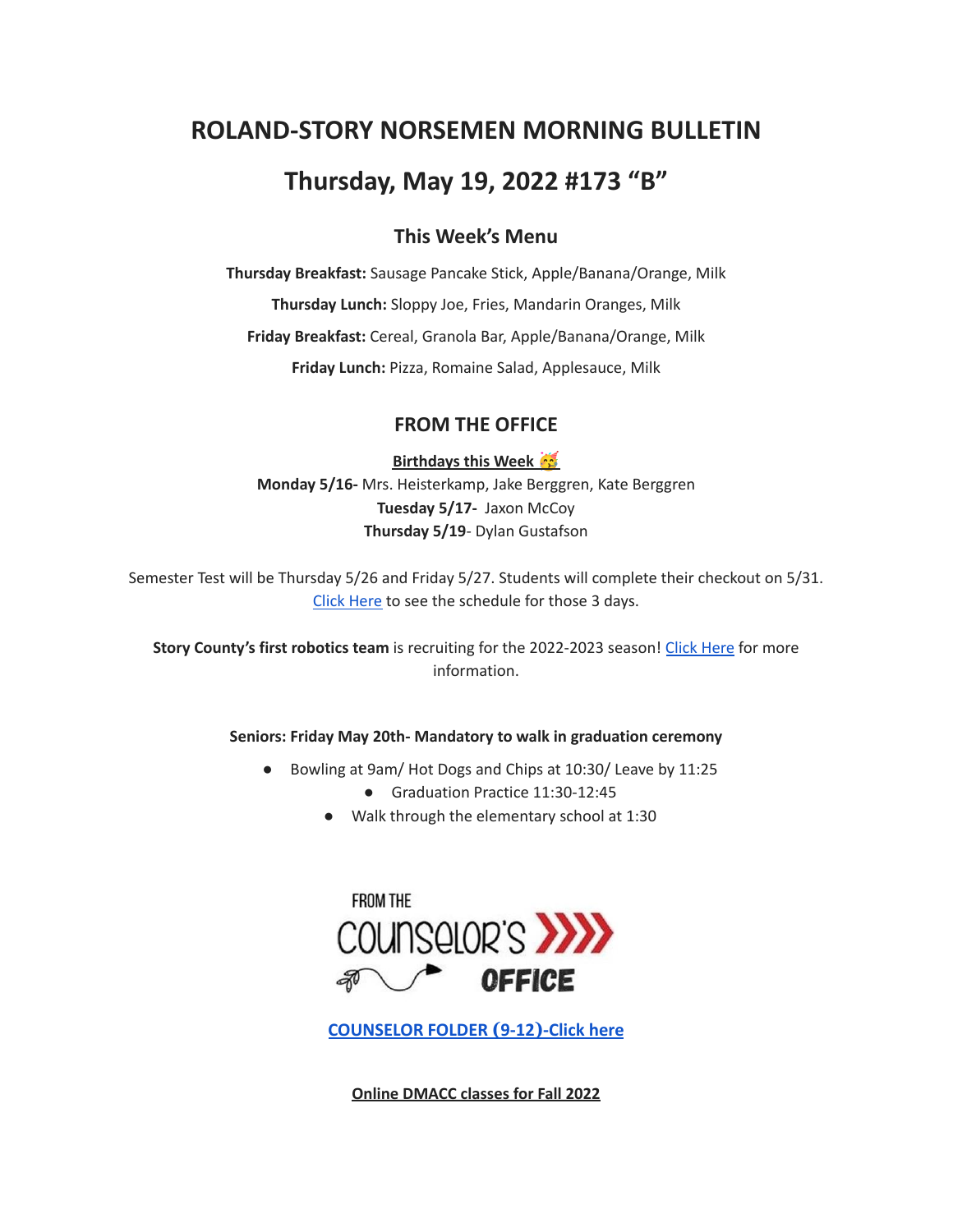An important message to remember about DMACC online is that you, the student, must register for the class. Once you register online then the counseling department receives a notice to approve it.

# **Scholarship**

### [StudentScholarships.org](https://drive.google.com/file/d/1qEKcx3GVK6vi8DB_QD_Px65Do1Dedcz6/view?usp=sharing) Newsletter

1) Jameela Jamil x I Weigh Scholarship- \$5,000 due 5/18

2) Full Circle Scholarship- \$15,000 due 5/31

3) Know Your Worth Scholarship- \$10,000 due 6/1

4) Girls Impact the World Scholarship Awards- \$5,000 due 6/1

5) Community Leadership Scholarship- \$1,000 due 6/15

6) Navigate Your Future Scholarship- \$2,500 due 6/24

7) CIA Undergraduate Scholarship Program- \$25,000 due 6/27

8) Women in Trades Scholarship- \$3,000 due 6/30

9) Sterling Law Offices Annual College Scholarship- \$1,000 due 6/30

10) Future of Sports Scholarship Program- \$1,000 due 6/30

11) Keches Law Group Scholarship- \$1,500 due 6/30

12) AGMA Foundation Scholarship Program- \$20,000 due 7/1

13) New Silver Fintech Scholarship- \$5,000 due 7/31

14) Strong Work Ethic Scholarship- \$1,000 due 7/31

15) Arctic Physical Therapy Scholarship- \$500 due 8/31

#### **ATHLETIC ACTIVITIES FOR THE WEEK**

**Thursday 5/19** Varsity Boys/Girls State Track @ Drake University 2:00pm